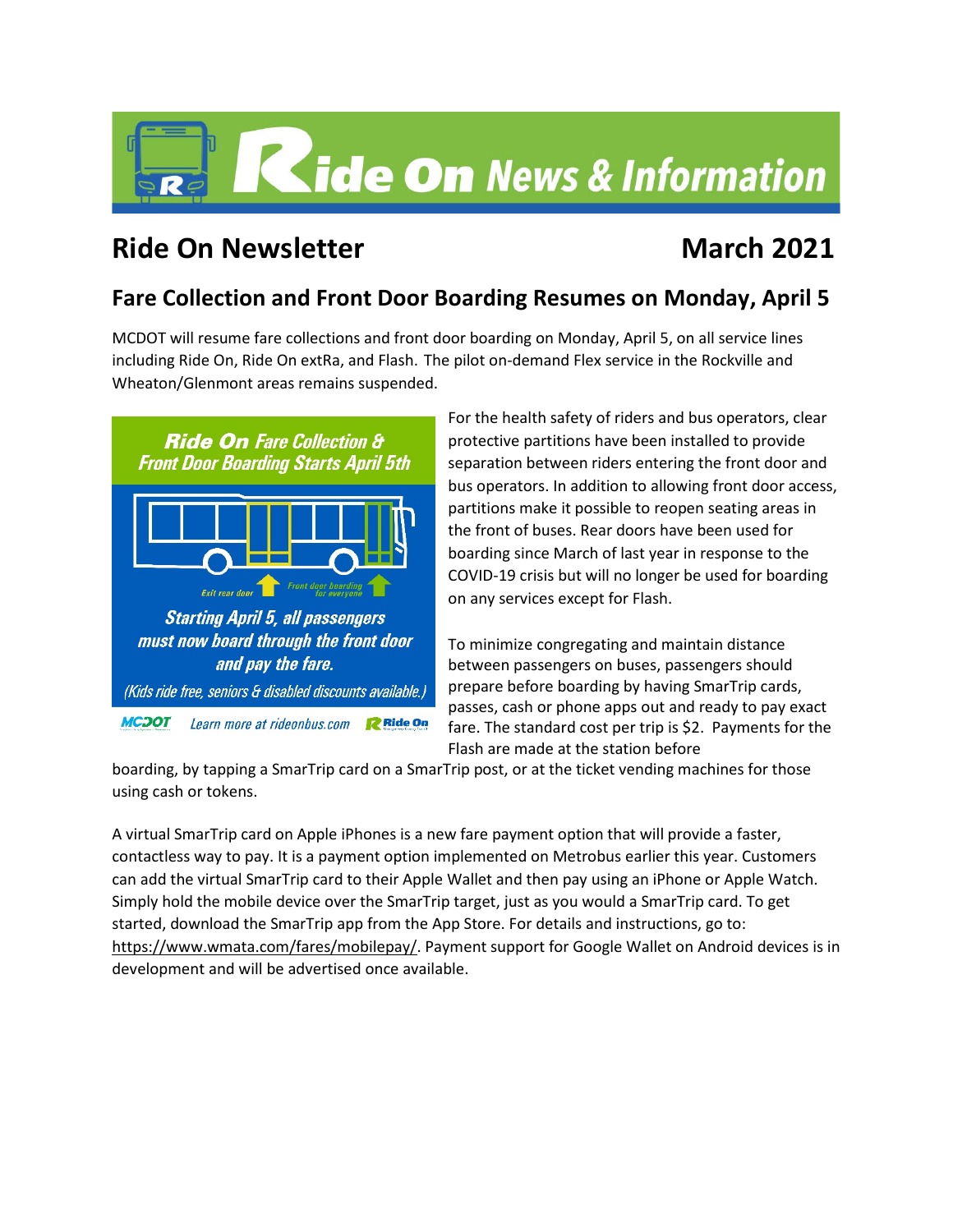# **Ride On February 28 Service Changes Increased Overall Service and Improved Efficiency**

Montgomery County Department of Transportation made some changes to Ride On's Route and service schedules on Sunday, February 28. These changes provide service increases in areas with growing passenger demand and improve efficiency toward schedule patterns prior to the COVID-19 health crisis.

Ride On monitored ridership data and user feedback to identify routes with potential for improved efficiency. That analysis led to the 22 routes that received schedule changes: 1, 5, 10, 11, 15, 16, 20, 26, 34, 36, 43, 46, 48, 49, 54, 55, 58, 59, 61, 74, 78 and 83.

The health and safety of our riders, team members, and community continues to be our top priority. All riders are required to wear face coverings for the duration of their trips, as well as maintain social distancing while on the bus and at the bus stops.



To learn more about the February 28 services changes, please visit us at rideonbus.com

# **Ride On Pandemic Safety – Part 2 of 4: Increased Number of Service Changes**

This is the second of our four-part series detailing the pandemic operational changes and activities since March 2020. Each entry tells part of our story to ensure continued service delivery and focus on the health and safety of our team members and customers.

On **March 13**, Ride On led the Washington Metropolitan Region as the first transit system to **suspend fare collection and implement rear door boarding** to protect riders and bus operators. Bus operators and support staff continued to show up to serve the public at full service levels despite the uncertainty in response to the new virus detected in Montgomery County.

As the challenge of the pandemic grew in 2020, so did the efforts of MCDOT by implementing six service changes in five months. Normally, service changes occur once every four months. The objectives were to comply with State and County stay-at-home orders while safely transporting essential workers. On March 18, we **implemented a new Essential Services plan** that reduced regular Ride On service from 79 routes to 35 routes and fully suspended the Flex microtransit service.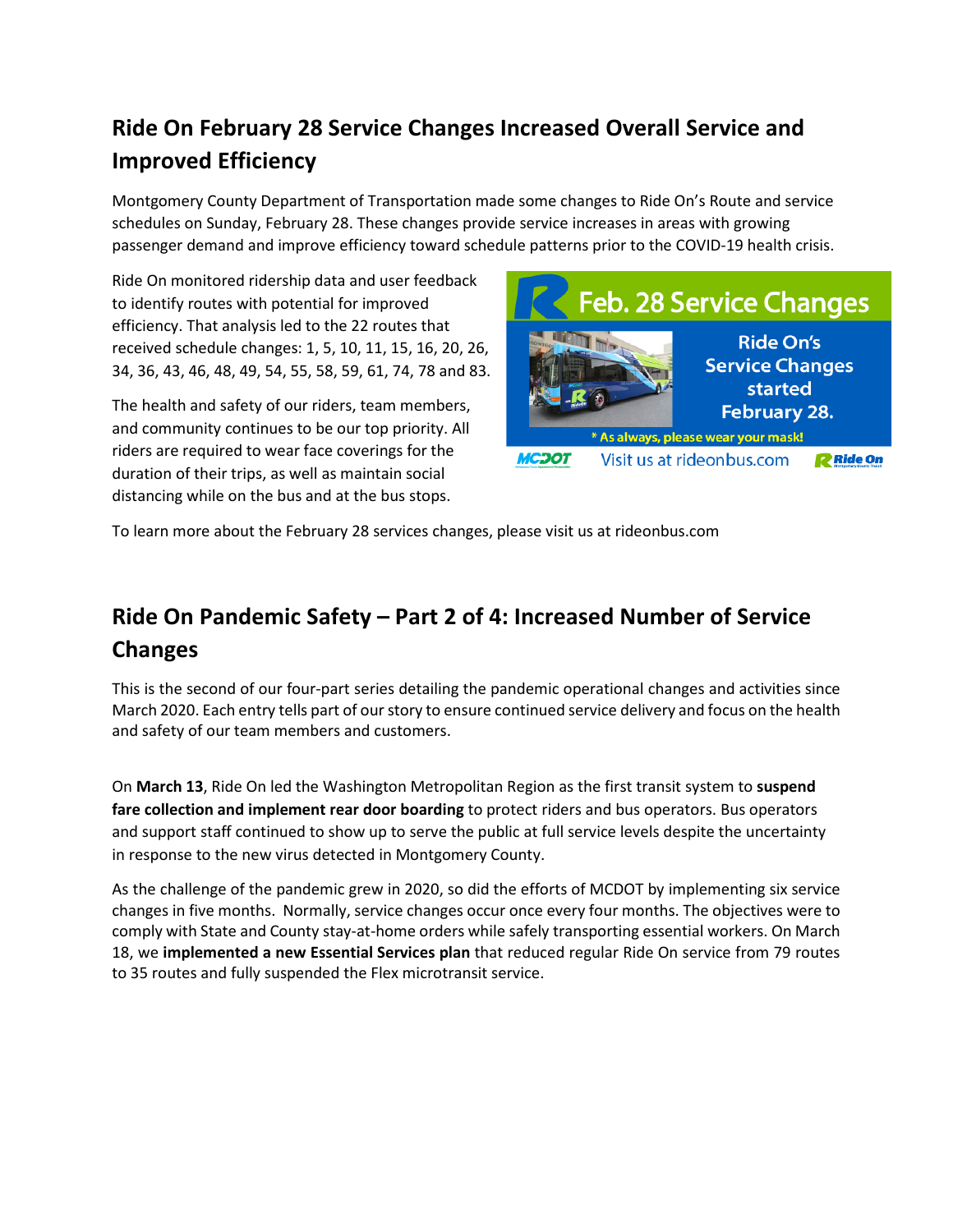

Essential Services maintained coverage of Ride On routes so that residents could access food, essential services, and essential jobs. It represented about one-half of normal service. Residents were asked to avoid all unnecessary travel, whether by transit or other transportation, to support the efforts to reduce spread of COVID-19.

#### On **March 29, we further reduced service**.

Each of the 35 routes operated seven days a week, with no differentiation between weekdays and weekends. Ride On Real Time was unable to function with the rapid changes in service information, but the Essential Service Plan website included a link to an interactive GIS map so riders could track the movement of buses by route. The map featured all Ride On routes operating and their proximity to essential services, such as healthcare, pharmacies, groceries, banks, and Montgomery County Public Schools food distribution sites. Service was increased on four routes servicing area hospitals by adding midday service. Planning also included careful consideration and prioritization for Equity Emphasis Areas (as defined by the Metropolitan Washington Council of Governments).

On **April 16**, **MCDOT made face coverings mandatory** on all Ride On buses. The directive followed guidelines from the Centers for Disease Control (CDC) and the Federal Transit Administration (FTA). Maryland Governor Hogan stated his support for this safety measure on all public transit.

On **April 26**, **MCDOT further reduced hours of operation** for buses with no service routes starting after midnight.

Starting **Tuesday, April 28, MCDOT again led the region with a pilot program to provide limited supplies of face coverings** on buses for passengers who could not provide their own.

MCDOT expanded Ride On bus service to "Essential Plus" levels

starting **June 7 to support County Executive Marc Elrich's [Phase I](https://www2.montgomerycountymd.gov/mcgportalapps/Press_Detail.aspx?Item_ID=25367) plan to reopen the County as the COVID-19 health crisis eased**. In addition, the Bethesda Circulator and Silver Spring Van Go (Route 28) bus services resumed on June 8 to help economic recovery in the Bethesda and Silver Spring urban districts.

Essential Plus included 53 weekday routes, 49 Saturday routes and 42 Sunday routes. The additional services significantly expanded upon the 36 routes that operated seven days a week during Essential Services.

On **July 5, MCDOT expanded Ride On bus service to support County Executive Marc Elrich's Phase 2 reopening plan.** Changes included activating additional buses to provide more trips on about half of the routes in service. Changes were made in response to increased demand, changing traffic conditions and to reincorporate some "diversion" stops that had been temporarily removed from service.

On **September 27, all 79 routes were reinstated at 75-80% of pre-COVID service levels.** Flex microtransit remained suspended.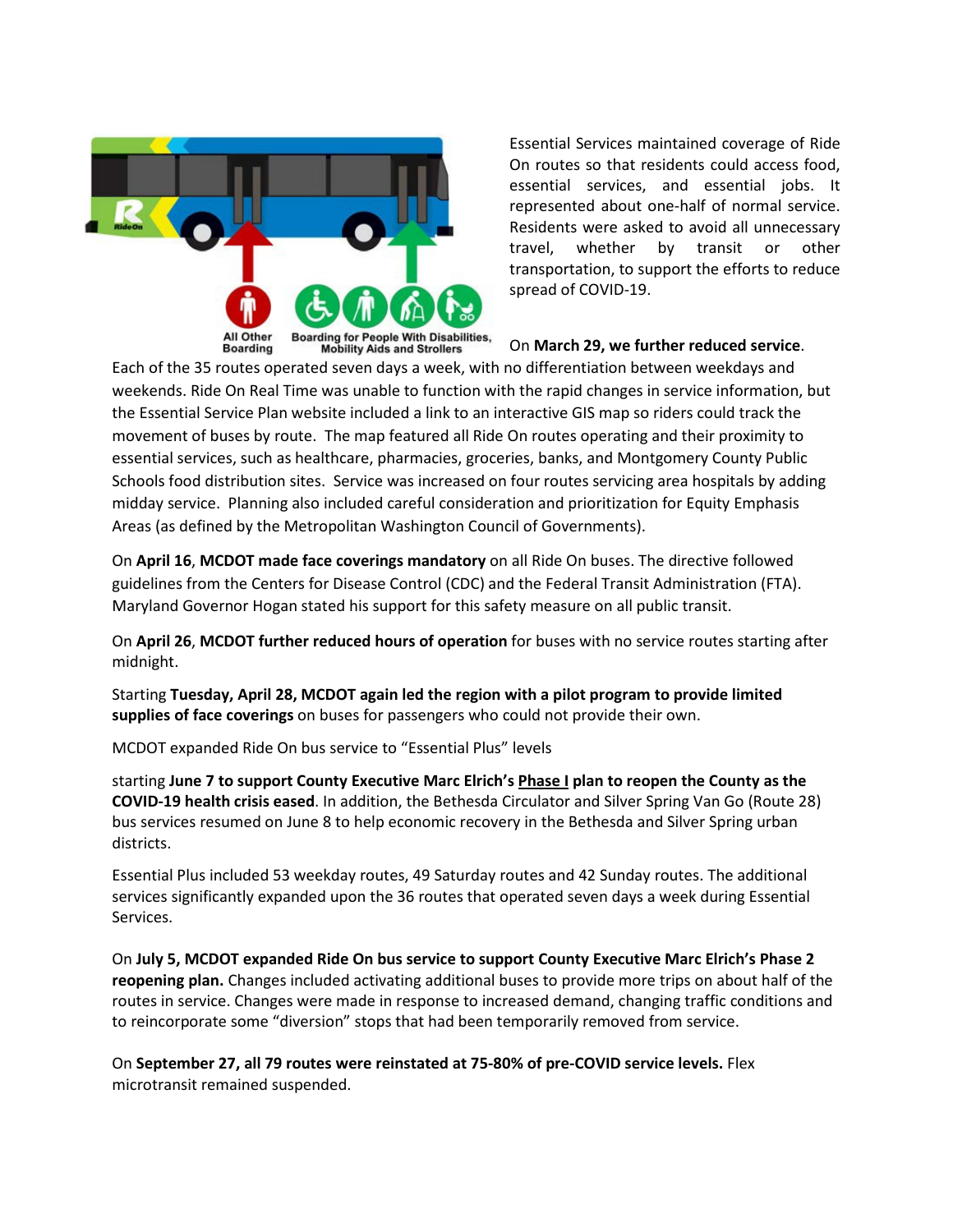*Check out our third installment of this series, in the next Ride On Newsletter.*

## **Ride On Transit Advisory Group Recruiting High School Students and Bilingual Adults**

The Transit Advisory Group was created to improve the customer/rider experience with Ride On. Ride On is seeking applications from high school students and bilingual adults who wish to be selected as members of the Transit Advisory Group (TAG).

### Transit Advisory Group Members' Role include but are not limited to:

- \* Advise on policies and programs
- \* Share passenger and community feedback and needs
- \* Observe Ride On services and make recommendations for improvement
- \* Provide a fresh perspective and new ideas
- \* Lend us your eyes and ears

### **Time Commitment:**

**Transit Advisory Group** Are you a public transit fan?



The Transit Advisory Group (TAG) meets up to 4 times per year for one to two hours. TAG members are briefed on all upcoming service changes as well as new service offerings and technology upgrades. TAG members provide valuable feedback and input on any proposed changes. Meetings are currently held virtually. Pre-COVID, meetings were held in person at the Executive Office Building, 101 Monroe Street, Rockville. TAG members are also given assignments, which usually include observing specific elements of our transit system and reporting what they see back to Ride On. These assignments can take one to two hours each. A TAG member is selected annually to testify before the County Council about transit as part of the budget review process.

**[Applications](https://forms.gle/rQMGh1W6kxuw7jncA)** are due April 5. [Click here](https://docs.google.com/forms/d/e/1FAIpQLSfmRVvfcSznI7WQ4PeJFZkz4dluICmqbbKuR6wm6efvTqm_lg/viewform) to apply.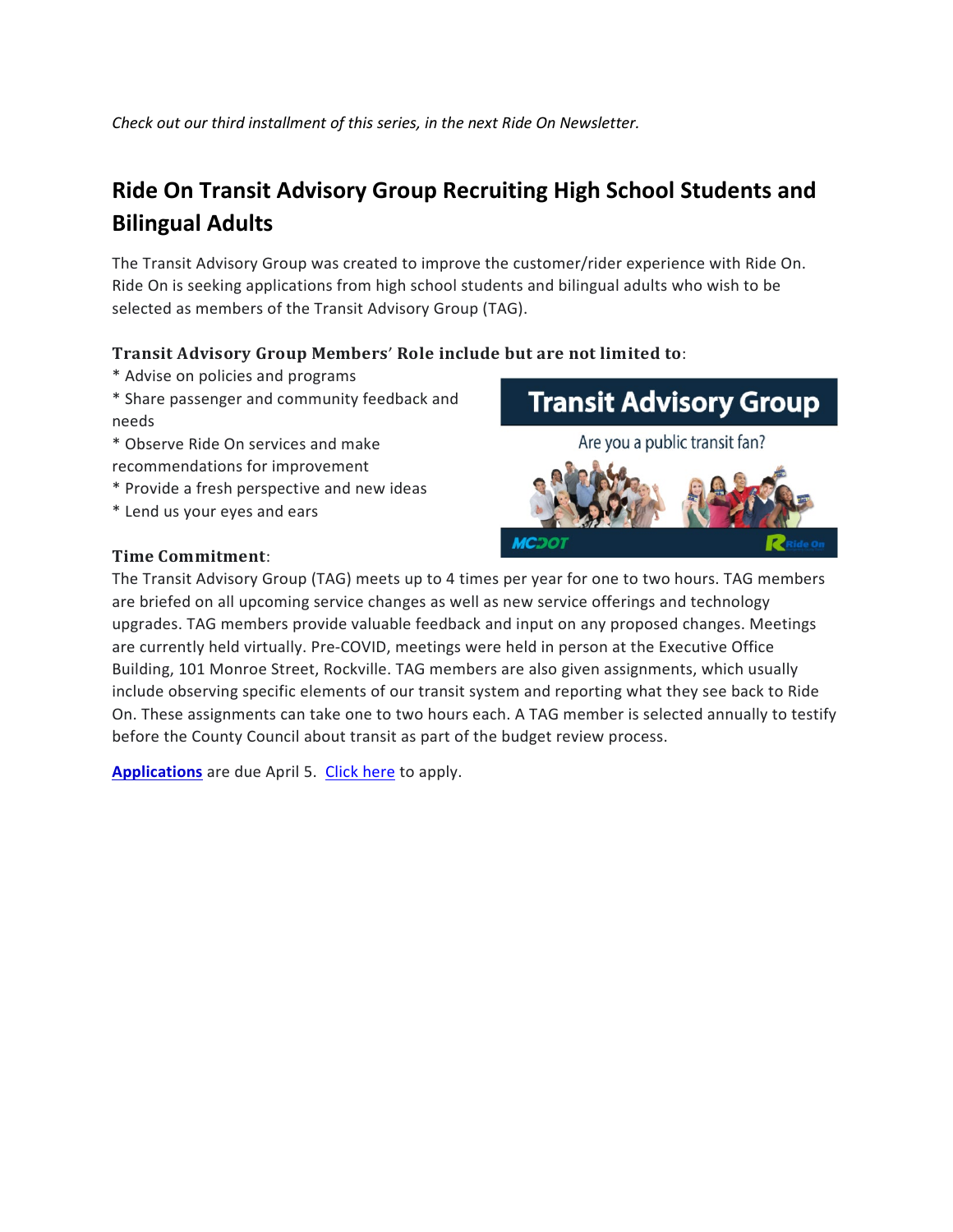### **Interview with Mike Nesselt, Chief of Operations**



### **Q: As the Chief of Operations, please explain your role and its direct impact on the County.**

The foundation of a great operation is a great team. My role as Chief of Operations is to plan, direct and oversee the entire Transit operations to ensure the safe and efficient transportation of Montgomery County residents and riders every day. Pre-COVID, Ride On averaged 15,900,000 miles each year and 20,500,000 in ridership. I provide operational oversight and evaluation of bus transportation services, handle day-to-day operations and complex problem solving and issue resolution. Our management team is committed to identifying trends and initiating changes, improvements, and innovations necessary to achieve department goals and to ensure that Ride On's value consistently exceeds customer expectations. We want to move everyone – not just those whose only transportation option is Ride On.

The full range of services includes our regular bus, the Flash, the Flex and the Ride On extRa. The team that keeps Montgomery County moving forward includes 4 Section Chiefs, 4 Program Managers, 26 Transit Operations Supervisors, 35 Coordinators, 11 Communication Leaders, 6 Motor Pool Attendants and 700 bus operators that I oversee as Chief of Operations. Communication is paramount in our industry and I work daily with the Section Chiefs to ensure service is being made and all employees are informed and kept up to date on everything that is happening in transit. Close work and collaboration with a key partner, the Department of General Services' Division of Fleet Maintenance, ensures our 385 buses in the fleet are ready for service each day.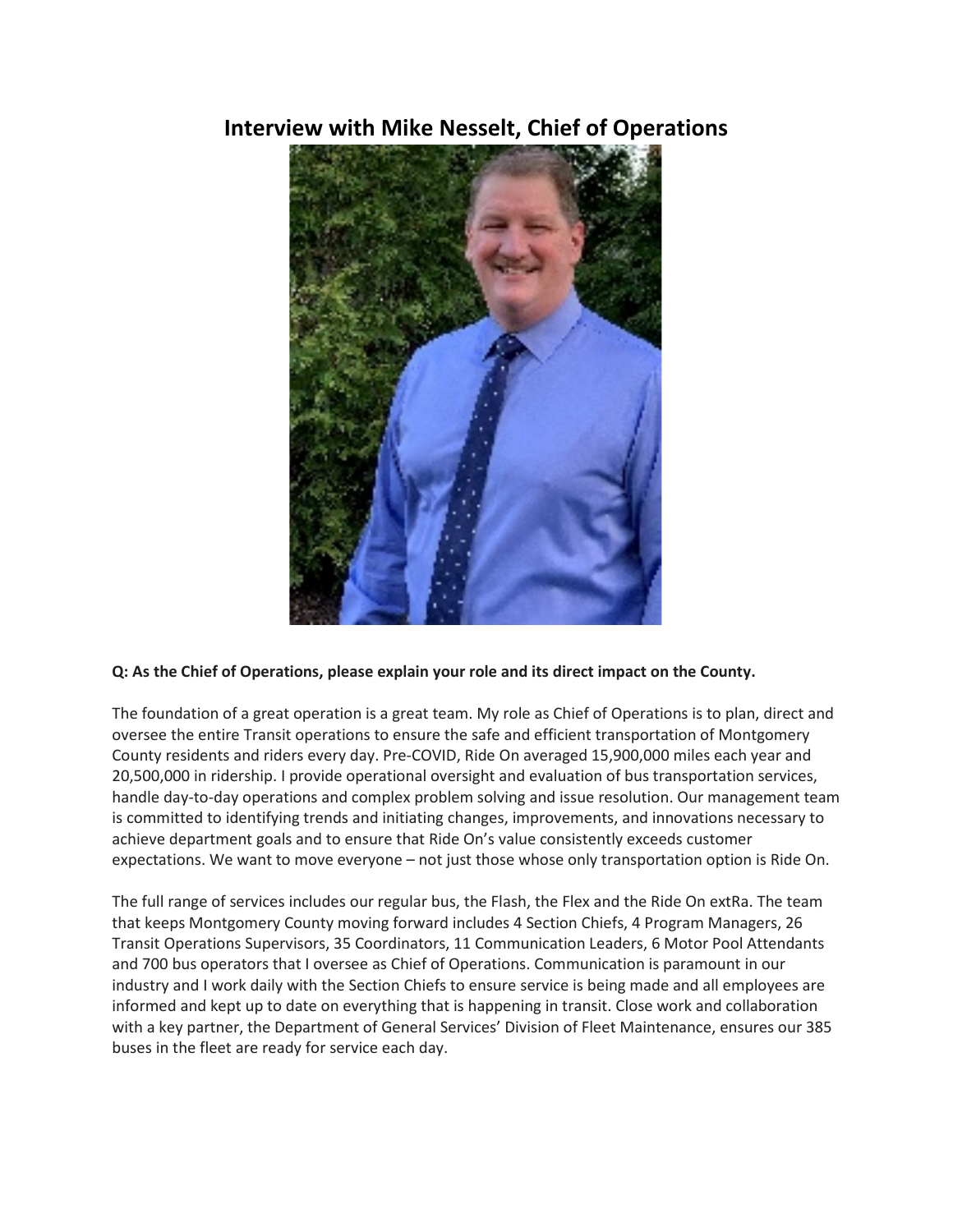#### Q: The Flex bus was suspended due to its small bus size posing a greater risk of COVID-19 exposure. **However, it is planned to return soon. What needs to happen to make it safe to operate again?**

Ride On's Flex operation will resume service when state and local health officials determine it is safe to reconstitute this service. Ride On Flex aims to provide affordable, "on-demand" transit service using 11 passenger buses that are agile and suited to neighborhood streets. These buses have not been in service during the pandemic due to the design of the buses and inability to maintain social distancing requirements.

### **Q: The Flash launched with 16 brand new buses servicing two routes (blue and orange). Do you find** that these buses are sufficient to cover their routes and are there any plans to add additional buses in **the near future?**

We have studied the metrics and the sixteen buses for the Flash's Orange and Blue lines are sufficient at this time. The service runs 7 days a week, about 18-19 hours a day. MCDOT is looking to expand Flash service in the future along Route 355 and Veirs Mill Road.

### **Q: The pandemic required many organizations to elevate their safety protocols. Did you provide COVID-related safety training to the bus operators? If so, please explain.**

MCDOT set into motion a series of safety strategies and rapid response training for bus operators. Each work site was evaluated, and safety-related enhancements, training and messaging, was provided to educate, train and protect bus operators at the depots and on buses. Section Chiefs restructured their depots to protect workers and implement strategies to encourage healthy behaviors and hygiene practices to decrease the risk of transmission. These measures included physical distancing to decrease the risk of transmission of COVID-19, highly visible signage about stopping the spread of COVID-19, vigilantly washing hands, using everyday protective measures recommended by the CDC and the proper use of PPE and face covering/masks. This included implementing an arrival strategy for bus operators for when they reported for work. They enter in one entrance and exit through another to avoid any contact with other bus operators. Each bus operator's temperature is checked when they report for work and are provided a mask for themselves, masks for the riders, gloves and hand sanitizers. When the pandemic started, Ride On waived the fare and restricted on-boarding/off-loading to the bus' back door entrance and exit. A chain was also placed across the aisle just beyond the disability seating area to protect the bus operator with distance from passengers.

### **Q: Ride On never stopped operations during the pandemic. How are you recognizing the hard work of your staff during this time?**

In a job that is so much more than getting people to their destination, Ride On bus operators have gone above and beyond to meet, and often exceed, the needs of the community. We are grateful to all Ride On bus operators and have recognized their outstanding dedication throughout the pandemic. In a complex operation with 700 bus operators working from 3:45 am until 1:00 am, it is challenging to reach each driver individually. Through emails, social media, virtual platforms and personal commendations, we have worked hard to recognize and appreciate the outstanding work of bus operators serving on the front lines during this historic time.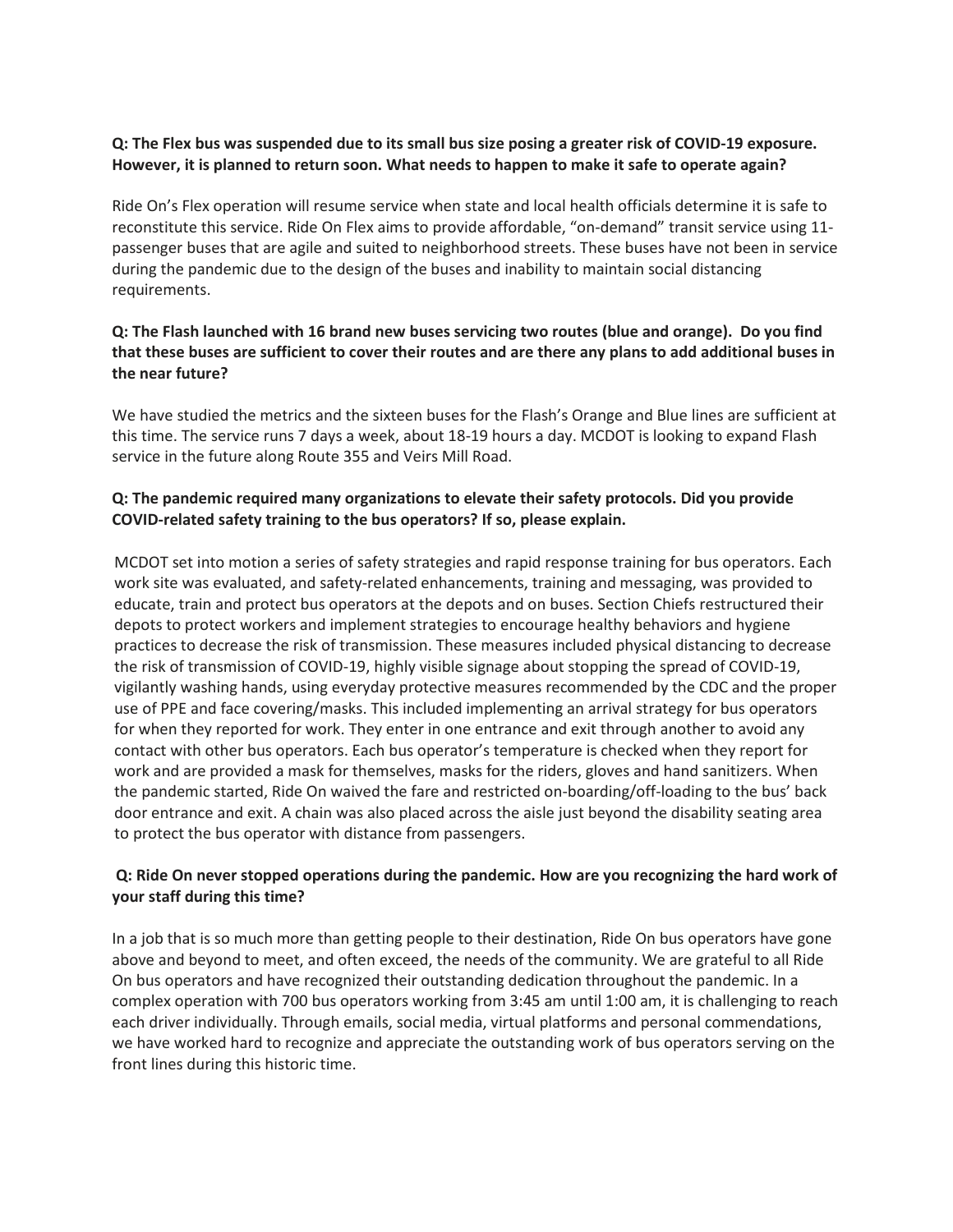#### **Q: The Flash buses are equipped with protective partitions for the safety of riders and the bus operator. What is your plan to ensure protection throughout the fleet?**

As of March 10, 2021, every bus in the Ride On fleet has protective partitions. This includes a supplemental partition over the farebox to provide additional protection to bus operators.

Bus interiors will continue to be cleaned by the County's Department of General Services twice daily with hospital-grade disinfectant. Bus filter and ventilation systems also are treated each night with a disinfectant.

#### Q: What is the schedule to replace the existing diesel fleet with all electric buses? Will you stop **purchase of any additional diesel buses?**

The use of electric buses has increased dramatically around the world over the last decade and the newest generation of buses is a trend expected to accelerate in the future. Electric buses have a smaller carbon footprint and are a popular option for municipalities like Montgomery County where public transportation plays an integral role in environmental sustainability. Our goal is to buy electric or other zero-emission buses in the future and transition away from purchasing diesel and compressed natural gas (CNG) buses. Currently we have 4 electric buses at the Silver Spring depot and construction will start on the electric microgrid charging infrastructure at Silver Spring for electric buses in the future. The Gaithersburg depot has been identified as the location to start working on a zero-emission option and infrastructure, either electric or hydrogen fuel cell.

#### **Q: What are the qualifications to be hired as a bus operator?**

To be a bus operator you must be at least 21 years of age with a valid driver's license for 3 years, no criminal record, pass the drug screen, and have outstanding customer service skills. Ride On bus operators have a huge responsibility to the public and need to have exceptional driving skills, the ability to make key decisions under pressure and excellent time management skills. A career with Montgomery County Ride On offers versatility, flexibility, and growth. The future is very bright for bus professionals in the County.

# **Ride On Central Communications Staff Monitor and Keep 385 Buses Moving Safely**

Ride On Central Communications is a team of highly skilled professionals who work seven days a week ensuring the safe and reliable operations of all Ride On buses. They monitor all Ride On buses on the roads, as well as weather and traffic conditions, construction projects, and accidents, to keep Ride On moving riders to their different destinations. They use a radio network to communicate directly with the bus operators and road coordinators, positioned out in the field near and around the bus routes, metro stations and transit centers.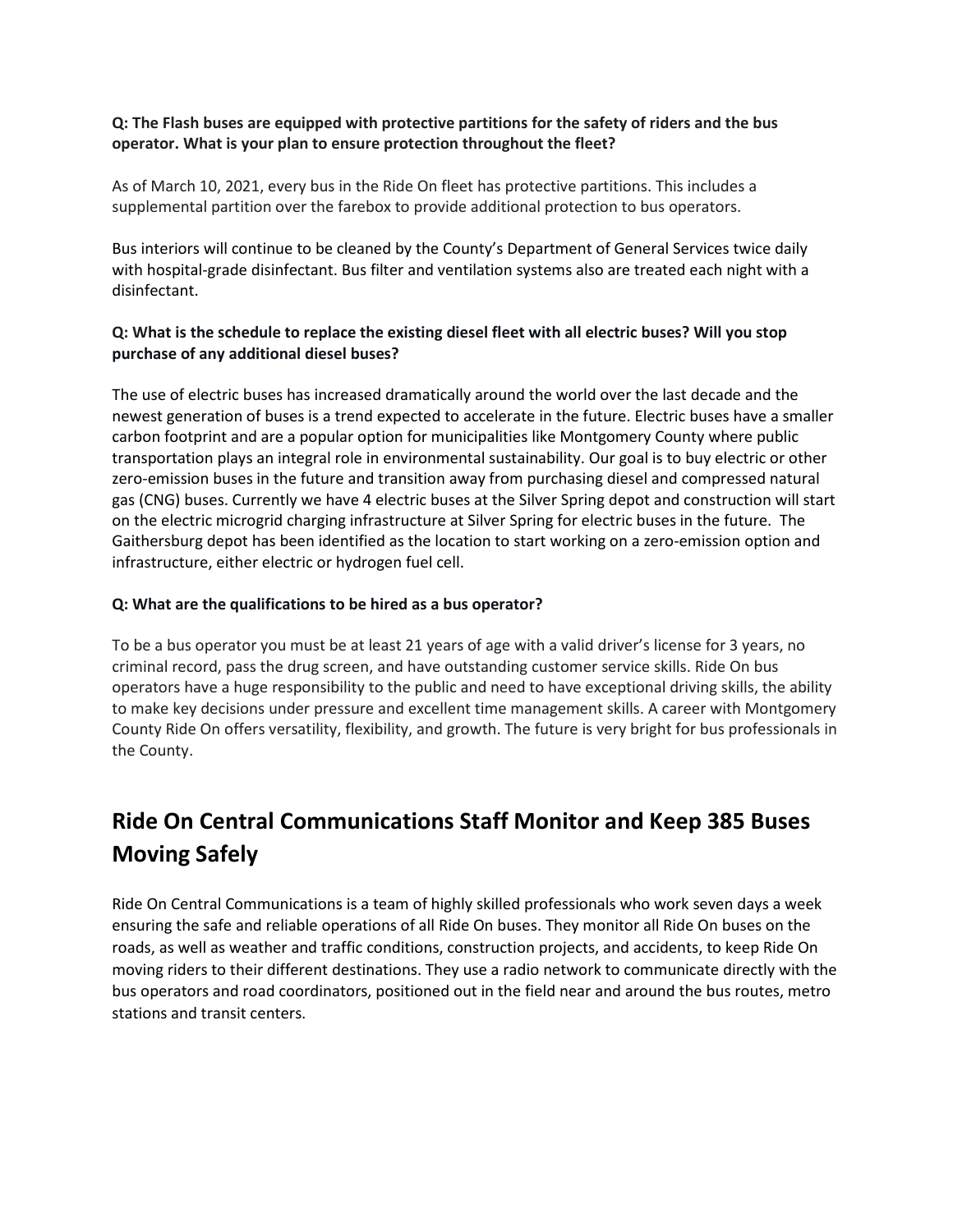

These transit communications leaders: monitor route operations to help ensure safe, on-time service; maintain continuous two-way communication with bus operators and road coordinators about timeliness and operational events; and initiate/maintain as-needed communication with other parties such as road service crews responding to disabled buses, bus depot personnel to dispatch replacement buses/operators, and the police or emergency services regarding a traffic or passenger incident.

This team ensures cameras installed on buses are

operating properly and updates the website (RideOnBus.com) with current transit system information on delays, detours, missed trips, and service interruptions. They plan all detours around accidents, construction, and special events like parades and festivals.

During this pandemic health crisis, Central Communications has also monitored the rider capacity on buses and activated resources when needed. Extra buses continue to be stationed at all Metro stations in the County and are ready to deploy to any nearby service route that is experiencing levels of demand that cannot be met by buses under the standard schedule.

"I would like to express my gratitude to all the Central Communications staff - Robert Mangene, James Arias, Robert Paige, Errol Marshal, Jason Fullmer, Jason Klein, Edward Mericle, Guillermo Lazo, Gustavo Llaja, Clifton Harris and Tina Zumbrum-Jakes for their efforts each day, throughout the pandemic to ensure that bus operators, coordinators, and the public receive the relevant information needed to travel safely within Montgomery County," said Dan Hibbert, division chief of Transit Services.

### **Of Note**

### **Face Coverings Required**

For the safety of our valued Ride On customers and team members, all riders using MCDOT's public transportation system including all Ride On buses and the Flash, are REQUIRED to wear face coverings for the duration of their trips. To further our safety commitments to you, all our buses are equipped with free masks for the use of our riders. This action supports the federal masking mandate, Governor Hogan's Executive Order number 20-09-28-01, and MCDOT's commitment to keep our riders and team members safe.